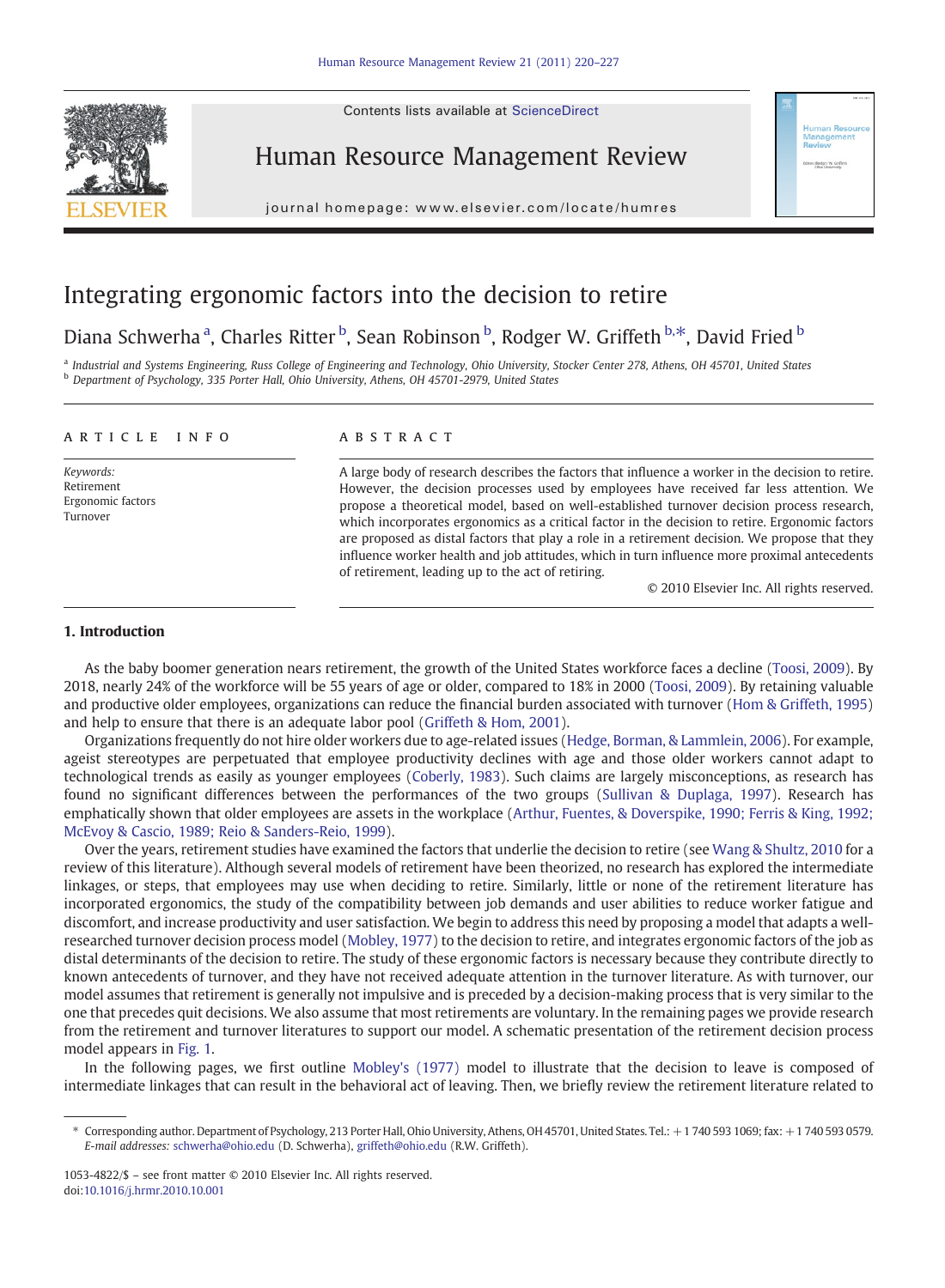<span id="page-1-0"></span>components of our model (note: this is a short snapshot of the retirement literature not intended to be exhaustive. There are much finer recent reviews of this literature. See [Wang & Shultz, 2010](#page--1-0) for an example of one.). Then, we describe our adaptation of this model to the decision to retire and present research propositions based on previous turnover and retirement research.

### 2. Intermediate linkages in the turnover decision

In response to [Locke \(1976\)](#page--1-0) that the relationship between satisfaction and turnover has rarely exceeded .40, [Mobley \(1977\)](#page--1-0) envisioned a series of "intermediate linkages" between evaluation of the present job – the result of which is satisfaction or dissatisfaction – and turnover. Job dissatisfaction leads to thoughts of quitting, which lead to assessments of the utility of seeking other employment (e.g., the likelihood of finding comparable work) and turnover costs (e.g., the loss of unvested pension benefits). If exit is not costly, the expectation that it would be beneficial to seek another job leads to intention to search and then searching. After finding alternatives, dissatisfied employees will evaluate them, and compare them to their present job. When alternatives are more attractive than their present job, the disparity between them motivates an employee to quit.

In the annals of turnover research, Mobley's theory has most advanced our understanding of the withdrawal process, and drawn the most empirical scrutiny. Though [March and Simon \(1958\)](#page--1-0) provided impetus for modern turnover theory and research, [Mobley's \(1977\)](#page--1-0) model dominates all work on psychological approaches to turnover. Some theorists, such as [Mobley, Griffeth,](#page--1-0) [Hand, and Meglino \(1979\),](#page--1-0) expanded Mobley's model by introducing more distal determinants of the process from satisfaction to leaving present employment; others restated or clarified the termination process [\(Steers & Mowday, 1981\)](#page--1-0); and still others have refined the model by reconfiguring the intervening mechanisms that translate dissatisfaction [\(Hom & Griffeth, 1991\)](#page--1-0). More recently, [Lee and Mitchell \(1994\)](#page--1-0) regard Mobley's withdrawal sequence as one of multiple routes to turnover. While not adopting the model in its entirety, other turnover theorists adopted one or more of the theoretical constructs that Mobley pioneered,



Fig. 1. Model exploring the role of ergonomic factors in the decision to retire.